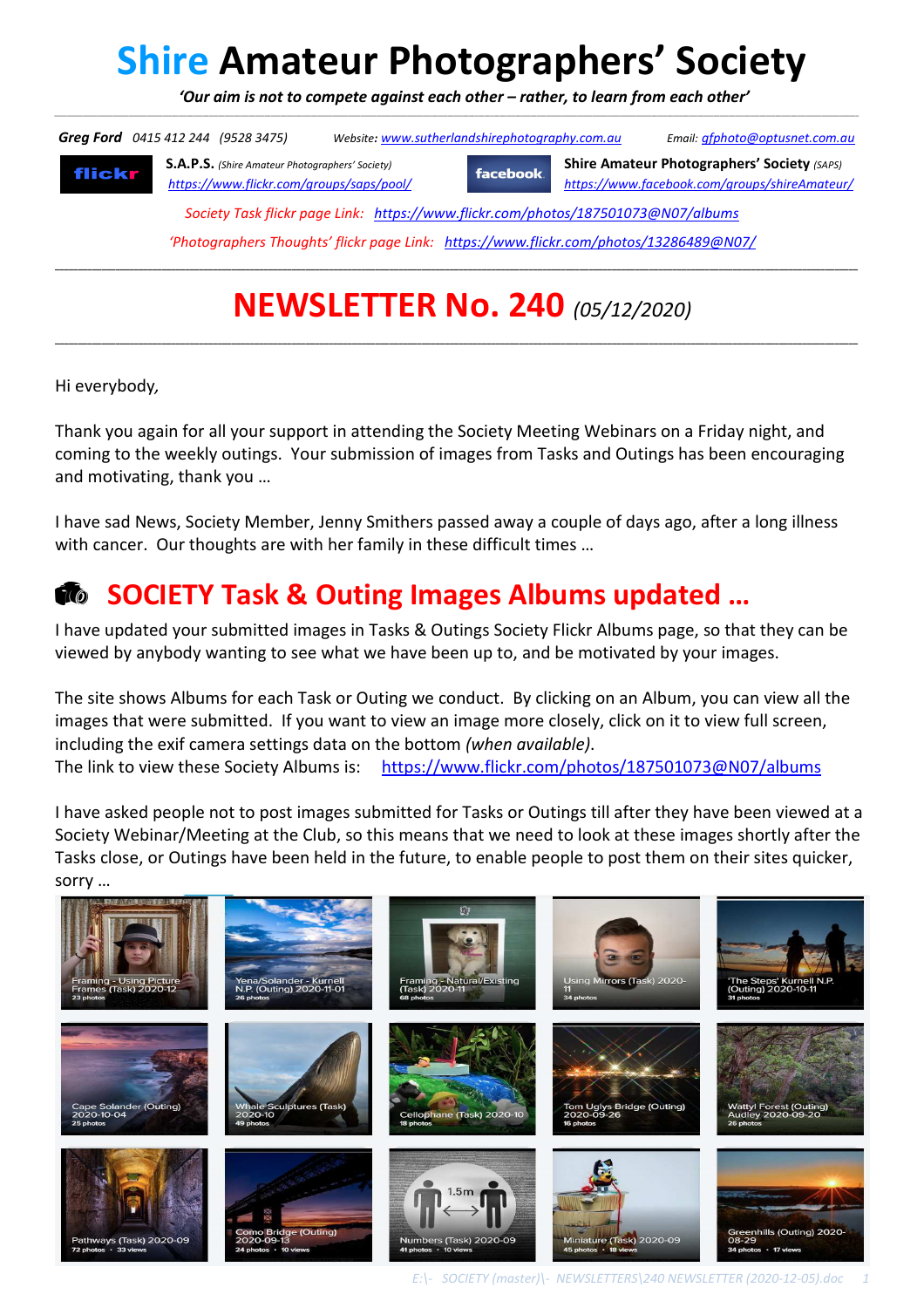### *<b>C* **SOCIETY XMAS BBQ**

The Society Steering Committee had a meeting recently, and discussed the pros & cons of having our annual Xmas BBQ at Bundeena House. It was decided not to have this event this year, influenced by the aftermath of COVID 19. It's disappointing, as we always look forward to this social get-together to finish up the Photographic Society year. On a brighter note, we have booked Bundeena House for Sat 4<sup>th</sup> December in 2021, in anticipation for better times in 2021.

\_\_\_\_\_\_\_\_\_\_\_\_\_\_\_\_\_\_\_\_\_\_\_\_\_\_\_\_\_\_\_\_\_\_\_\_\_\_\_\_\_\_\_\_\_\_\_\_\_\_\_\_\_\_\_\_\_\_\_\_\_\_\_\_\_\_\_\_\_\_\_\_\_\_\_\_\_\_\_\_\_\_\_\_\_

### **FINAL WEBINAR for 2020** *(with a Xmas Spirit***)**

With COVID impacting in 2020 on the Society monthly meetings at the 'Club on East' at Sutherland, I decided to try to keep in touch and motivate Society members by running Zoom Webinar Meetings. Thank you for all your support with this activity, and to date have had 30 Webinars, certainly filled the gap. The final Webinar for 2020 will be on Friday night 18<sup>th</sup> December, starting at 6.45pm with a lead-in presentation, before the Webinar starts at 7pm.

The Steering Committee thought it might be a good idea to create a festive spirit to this Webinar, by having 5 min at the beginning and the end, with cameras on, to show some Christmas cheer.

Hats (on or off heads) is the last Task for 2020, and what better way to highlight this Task, than by wearing a Santa hat at the Webinar.

\_\_\_\_\_\_\_\_\_\_\_\_\_\_\_\_\_\_\_\_\_\_\_\_\_\_\_\_\_\_\_\_\_\_\_\_\_\_\_\_\_\_\_\_\_\_\_\_\_\_\_\_\_\_\_\_\_\_\_\_\_\_\_\_\_\_\_\_\_\_\_\_\_\_\_\_\_\_\_\_\_\_\_\_\_

Society Webinars will resume on  $22^{nd}$  January, 2021, and you will be notified as usual ...

Webinars will run on the first and third Friday of the month, till our 'Club on East' meetings resume, at which time, we will only have one Webinar a month, on the 3rd Friday.

#### *Current TASK*

#### **'Hats' (on or off heads)**

They might be fancy, practical, old, new or sentimental - What can you come up with …

WeTransfer up to 5 images to gfphoto@optusnet.com.au by **Wednesday night, 16th December** *Don't forget your Xmas hats for the Webinar on the 18th …* 

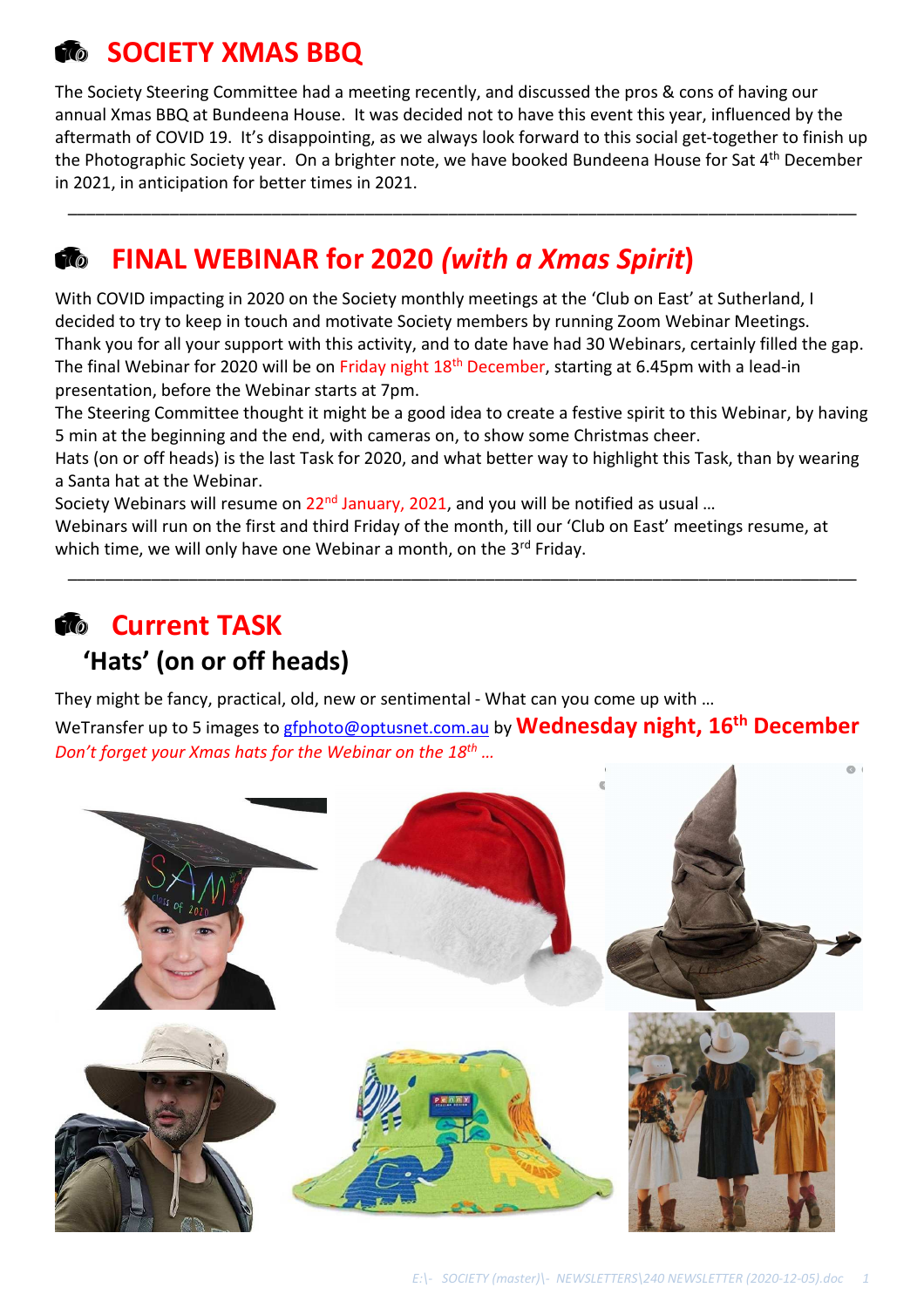$\bullet$  The 3 TASKS over Xmas are ...

**1. Harmonising Colours**









**2. Opposites**

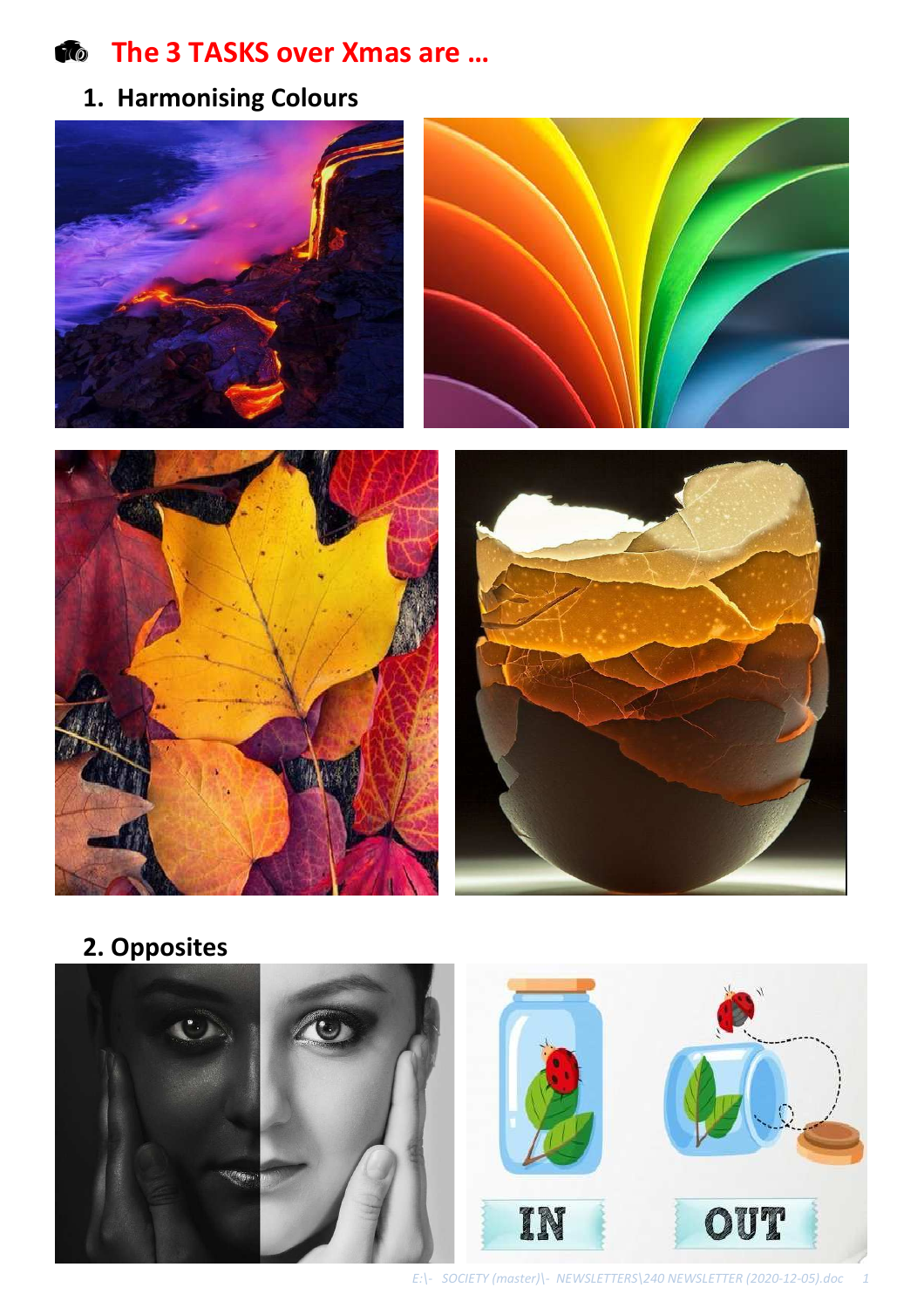

#### **3. Your Archival Images of Audley Boatshed**

The 82 year old Audley Boatshed is under renovation (\$2 million), and boats are no longer stacked on the water's edge.

Let's get together our images of different weather, different seasons and different light, and reminisce what was. *Check your archives and send me up to 10 images so I can choose a variety to review …*



The boats currently stacked in the carpark waiting renovation scheduled to take 9 months …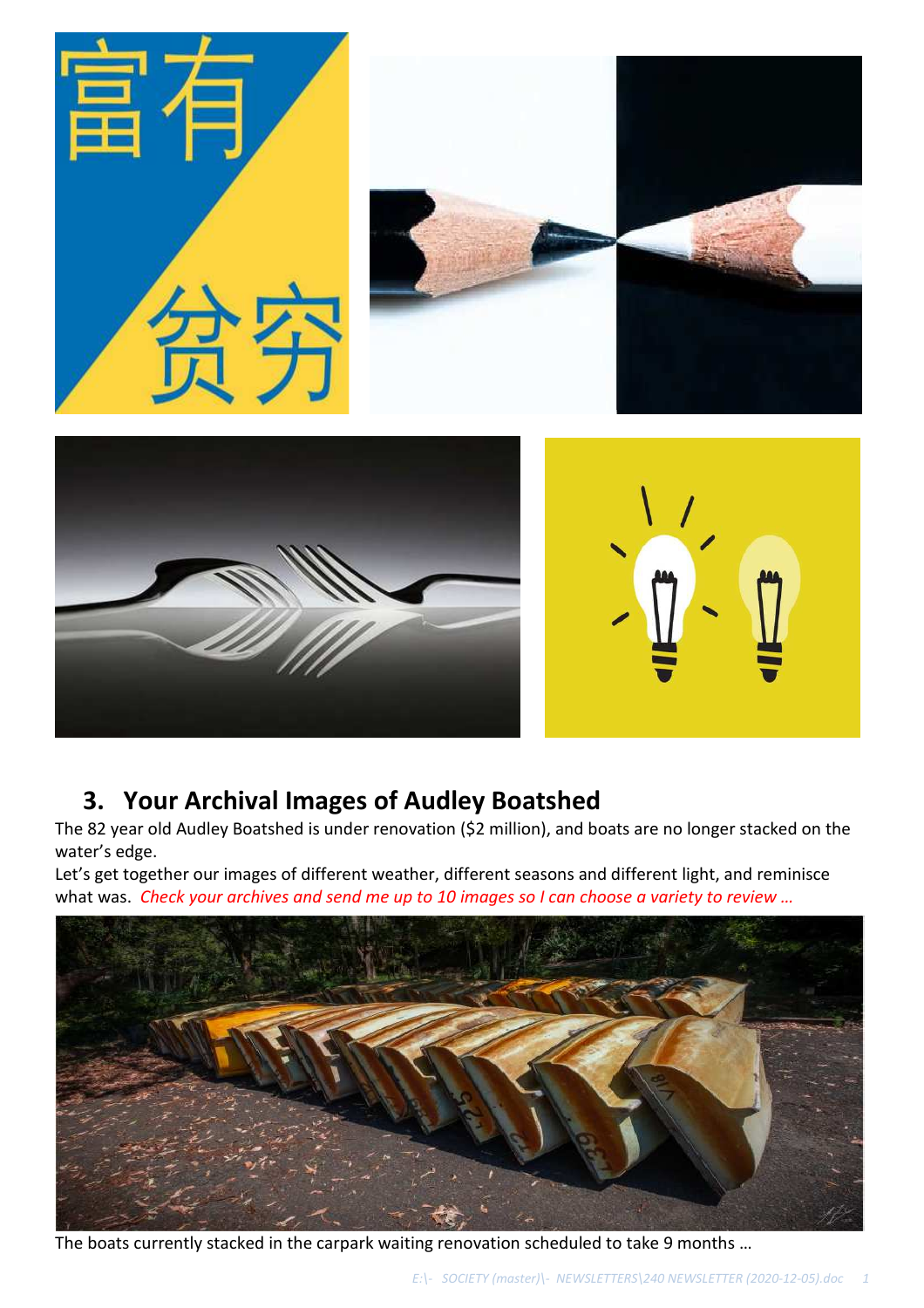#### **<b>**  $\bullet$  SENDING in you 3 Tasks for over Xmas ...

WeTransfer your images to gfphoto@optusnet.com.au by **Wed night, 20th January, 2021** 

\_\_\_\_\_\_\_\_\_\_\_\_\_\_\_\_\_\_\_\_\_\_\_\_\_\_\_\_\_\_\_\_\_\_\_\_\_\_\_\_\_\_\_\_\_\_\_\_\_\_\_\_\_\_\_\_\_\_\_\_\_\_\_\_\_\_\_\_\_\_\_\_\_\_\_\_\_\_\_\_\_\_\_\_\_

You can send in the following number of images …

- 1. Harmonising Colours (up to 5 images)
- 2. Opposites (up to 5 images)
- 3. Audley Boatshed (up to 10 images)

### *<b>C* Other Upcoming TASKS for 2021

Here is a few more Tasks to look forward to in 2021 …

- 1. Clashing Colours
- 2. Guess What!
- 3. Looking Up
- 4. Fruit

#### $\Phi$  MEETING'S back at 'Club on East' ?

I spoke to the Club management recently, and they still have all the rooms upstairs closed due to COVID restrictions. I have given them a list of dates for the year that we are requesting for our meetings, as soon as restrictions are lifted.

\_\_\_\_\_\_\_\_\_\_\_\_\_\_\_\_\_\_\_\_\_\_\_\_\_\_\_\_\_\_\_\_\_\_\_\_\_\_\_\_\_\_\_\_\_\_\_\_\_\_\_\_\_\_\_\_\_\_\_\_\_\_\_\_\_\_\_\_\_\_\_\_\_\_\_\_\_\_\_\_\_\_\_\_\_

\_\_\_\_\_\_\_\_\_\_\_\_\_\_\_\_\_\_\_\_\_\_\_\_\_\_\_\_\_\_\_\_\_\_\_\_\_\_\_\_\_\_\_\_\_\_\_\_\_\_\_\_\_\_\_\_\_\_\_\_\_\_\_\_\_\_\_\_\_\_\_\_\_\_\_\_\_\_\_\_\_\_\_\_\_

Once we are able to return to the club, we will do so …

#### **2020 - YEAR in REVIEW**

Considering the year past, it is ironic that we have done many more tasks and activities than ever before. Here is what we have participated in …

- 18 Outings
- 32 Meetings *(first 2 at Club, the rest Webinars)*
- 27 Tasks
- Submitted images for Tasks and Outings
	- o Tasks 1,729 images
	- o Outings 557 images
- 16 Walks *(Sunday afternoon Society walking group)*

A total of 93 activities … *(thanks for your motivation)*

Here is a more detailed list to jog your memory …

| Date       | Task/Outing | <b>Task/Outing Name/Presentations</b> |  |  |  |
|------------|-------------|---------------------------------------|--|--|--|
| 2020-02    | Task        | Old                                   |  |  |  |
| 2020-02    | Task        | Drop Photography                      |  |  |  |
| 2020-02-23 | Outing      | Cremorne to Mosmans Bay Walk          |  |  |  |
| 2020-02-28 | Outing      | GP Sailing (Syd Harbour)              |  |  |  |
| 2020-03    | Task        | The Tool Shed                         |  |  |  |
| 2020-03    | Task        | Kitchen Gadgets                       |  |  |  |
| 2020-04    | Task        | Ice                                   |  |  |  |
| 2020-04    | Task        | Isolation                             |  |  |  |

\_\_\_\_\_\_\_\_\_\_\_\_\_\_\_\_\_\_\_\_\_\_\_\_\_\_\_\_\_\_\_\_\_\_\_\_\_\_\_\_\_\_\_\_\_\_\_\_\_\_\_\_\_\_\_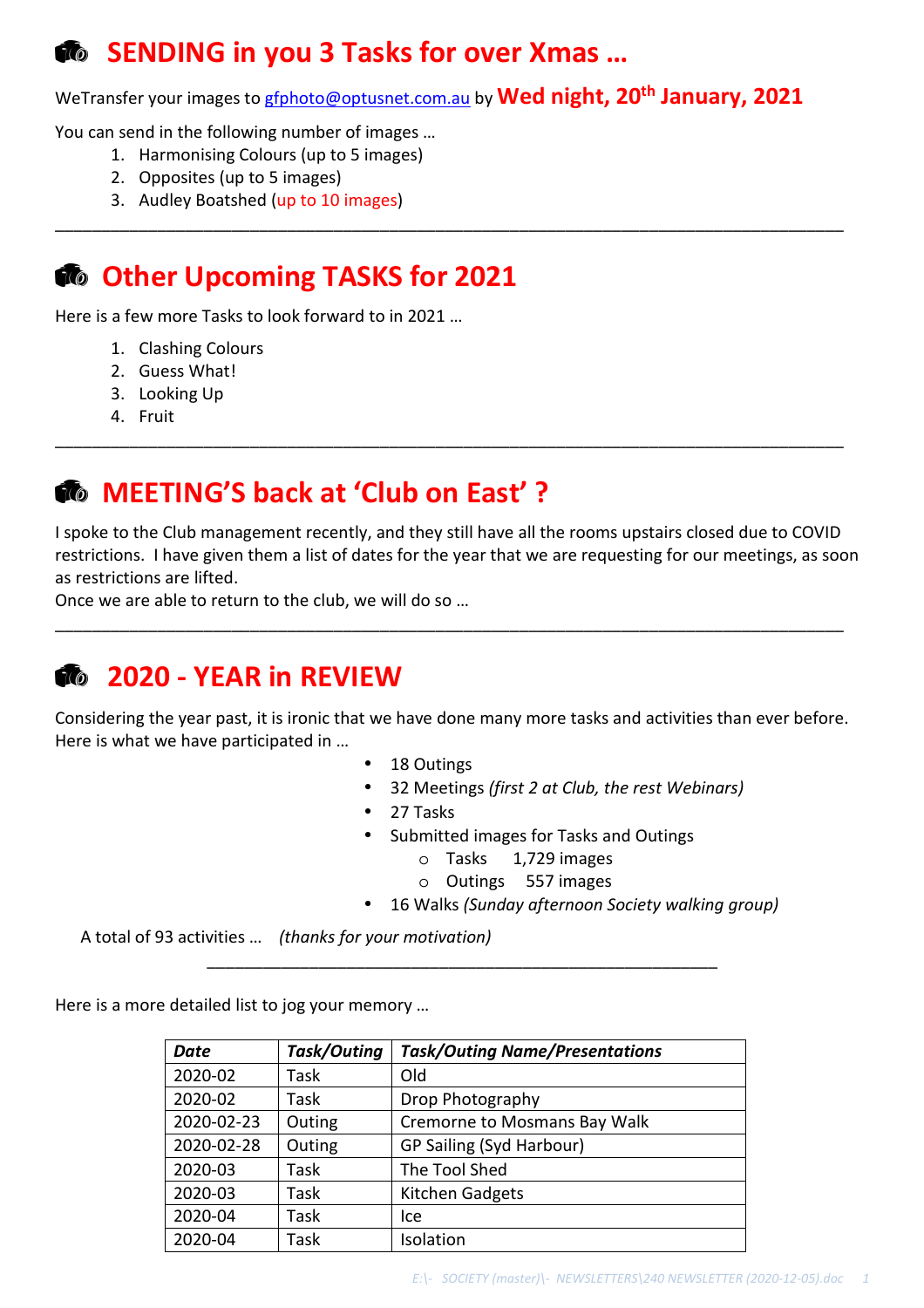| 2020-04    | Task          | Zoom Photography                                   |  |  |  |
|------------|---------------|----------------------------------------------------|--|--|--|
| 2020-04    | <b>Travel</b> | Japan (Stuart Bucknell)                            |  |  |  |
| 2020-05    | Portfolio     | Portfolio (Nicole Low)                             |  |  |  |
| 2020-05    | Presentation  | <b>Smoke (Michael Tannos)</b>                      |  |  |  |
| 2020-05    | Task          | Pink                                               |  |  |  |
| 2020-06    | <b>Task</b>   | Smoke                                              |  |  |  |
| 2020-06    | Task          | Oil & Water                                        |  |  |  |
| 2020-06    | <b>Task</b>   | $1/15$ <sup>th</sup> Sec                           |  |  |  |
| 2020-06    | Task          | Hands & Fingers                                    |  |  |  |
| 2020-06    | Task          | Letterboxes                                        |  |  |  |
| 2020-07    | Task          | Graffiti/Street Art                                |  |  |  |
| 2020-07    | Task          | Australiana                                        |  |  |  |
| 2020-08    | Task          | <b>Bokeh</b>                                       |  |  |  |
| 2020-08    | Task          | Shadows                                            |  |  |  |
| 2020-08    | Task          | Starburst                                          |  |  |  |
| 2020-08-29 | Outing        | Greenhills Sandhills (1 <sup>st</sup> after Covid) |  |  |  |
| 2020-09    | Task          | Miniature                                          |  |  |  |
| 2020-09    | Task          | <b>Numbers</b>                                     |  |  |  |
| 2020-09    | Task          | Pathways/Footpaths                                 |  |  |  |
| 2020-09-13 | Outing        | Como Bridge - Sunrise                              |  |  |  |
| 2020-09-20 | Outing        | <b>Wattyl Forest - Morning (Audley)</b>            |  |  |  |
| 2020-09-26 | Outing        | Tom Uglys Bridge - Sunset                          |  |  |  |
| 2020-10    | Task          | Cellophane                                         |  |  |  |
| 2020-10    | Task          | Whale Sculptures (Kurnell N.P.)                    |  |  |  |
| 2020-10-04 | Outing        | Cape Solander - Sunrise (Kurnell N.P.)             |  |  |  |
| 2020-10-11 | Outing        | The Steps - Sunrise (Kurnell N.P.)                 |  |  |  |
| 2020-10-17 | Outing        | The Leap - Sunrise (Kurnell N.P.)                  |  |  |  |
| 2020-11-01 | Outing        | Yena/Cape Solander - Sunrise (Kurnell N.P.)        |  |  |  |
| 2020-11    | Task          | <b>Using Mirrors</b>                               |  |  |  |
| 2020-11    | Task          | Framing (Natural/Existing)                         |  |  |  |
| 2020-11-07 | Outing        | Darook Park - Sunset (Cronulla)                    |  |  |  |
| 2020-11-15 | Outing        | Fig Tree - Morning (Audley)                        |  |  |  |
| 2020-11-22 | Outing        | Cape Banks - Morning (Minmi wreck)                 |  |  |  |
| 2020-11-29 | Outing        | Sea Cliff Bridge - Morning (Coalcliff)             |  |  |  |
| 2020-12    | Task          | Framing (Using Picture frames)                     |  |  |  |
| 2020-12    | Task          | Hats (on or off heads)                             |  |  |  |
| 2020-12-06 | Outing        | Boat Harbour - Morning (Kurnell)                   |  |  |  |
| 2020-12-13 | Outing        | t.b.a.                                             |  |  |  |
| 2020-12-20 | Outing        | t.b.a.                                             |  |  |  |

#### **<sup><b> Send through OUTING Images**</sup>

*After any Society Outing, don't forget you can send through up to 5 images …* 

#### **<sup><b>&</sup>** Photographic Society MEMBERSHIP for 2021</sup>

Memberships are now open to become a Member of the Society for 2021. The cost is \$30 *(calendar year).* Please fill in Membership Form (over the page) electronically, and return to gfphoto@optusnet.com.au You can also had me your membership in a sealed envelope with \$30 at a Society outing …

\_\_\_\_\_\_\_\_\_\_\_\_\_\_\_\_\_\_\_\_\_\_\_\_\_\_\_\_\_\_\_\_\_\_\_\_\_\_\_\_\_\_\_\_\_\_\_\_\_\_\_\_\_\_\_\_\_\_\_\_\_\_\_\_\_\_\_\_\_\_\_\_\_\_\_\_\_\_\_\_\_\_\_\_\_

\_\_\_\_\_\_\_\_\_\_\_\_\_\_\_\_\_\_\_\_\_\_\_\_\_\_\_\_\_\_\_\_\_\_\_\_\_\_\_\_\_\_\_\_\_\_\_\_\_\_\_\_\_\_\_\_\_\_\_\_\_\_\_\_\_\_\_\_\_\_\_\_\_\_\_\_\_\_\_\_\_\_\_\_\_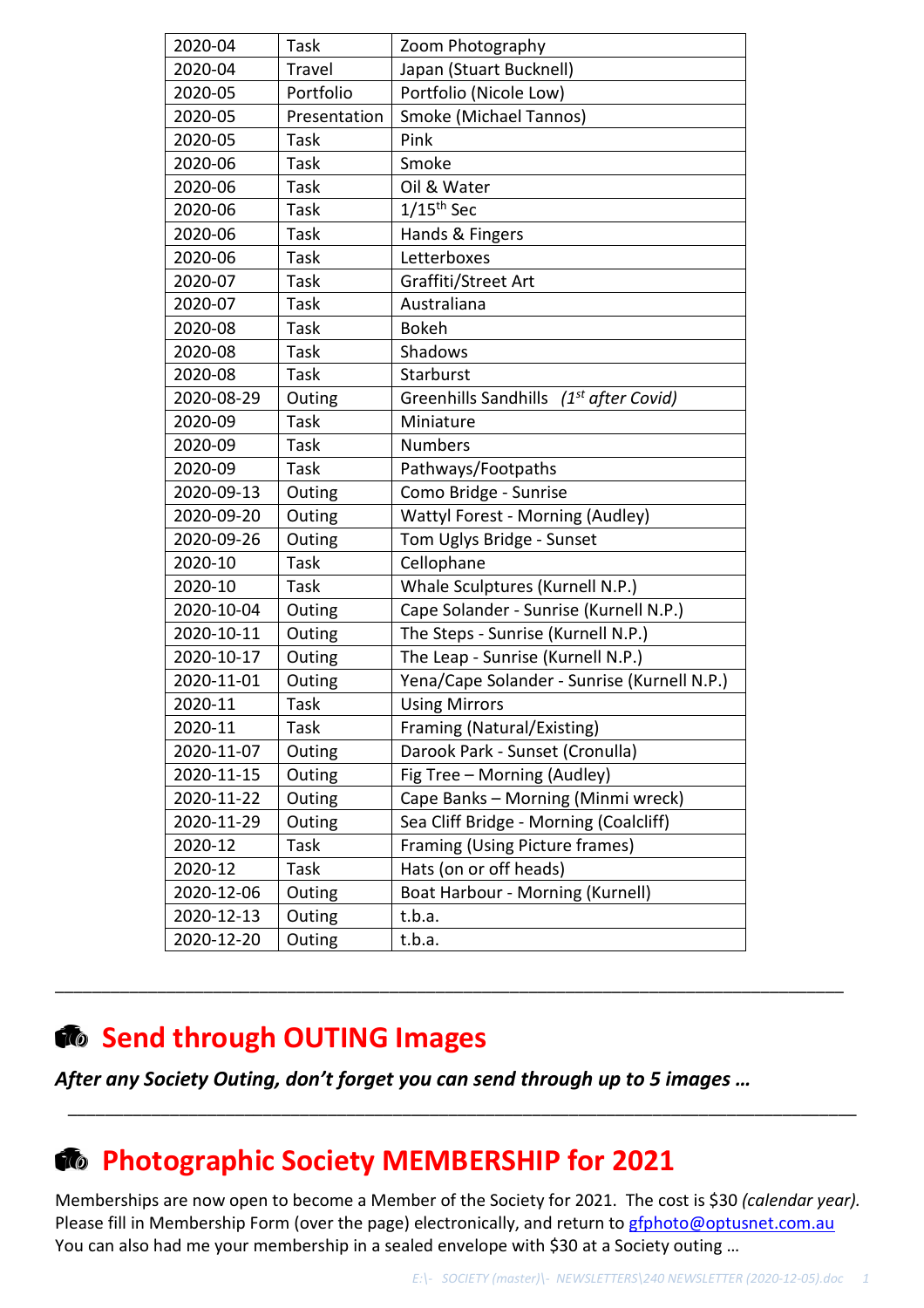### **Shire Amateur Photographers' Society**

| <b>Joined</b>                                                                           |                                              |                                         | <b>2021 Membership Form</b> |        |  |       |          |  |
|-----------------------------------------------------------------------------------------|----------------------------------------------|-----------------------------------------|-----------------------------|--------|--|-------|----------|--|
| Office use                                                                              |                                              | Mailchimp                               |                             | pages  |  | email | name tag |  |
| <b>Name</b>                                                                             |                                              |                                         |                             |        |  |       |          |  |
| <b>Address</b>                                                                          |                                              |                                         |                             |        |  |       |          |  |
| <b>Email</b>                                                                            |                                              |                                         |                             |        |  |       |          |  |
| <b>Contact</b><br>No's                                                                  | Mobile                                       |                                         |                             |        |  |       |          |  |
|                                                                                         | Home                                         |                                         |                             |        |  |       |          |  |
| Camera/s                                                                                | Make/s                                       |                                         |                             |        |  |       |          |  |
|                                                                                         | Model/s                                      |                                         |                             |        |  |       |          |  |
|                                                                                         | Lenses                                       |                                         |                             |        |  |       |          |  |
| Enter NO if you would prefer NOT to get SMS messages about<br><b>Society Activities</b> |                                              |                                         |                             |        |  |       |          |  |
| <b>Social Media I USE</b>                                                               |                                              | Facebook                                |                             | Flickr |  | Other |          |  |
|                                                                                         | How did you find out about<br><b>Society</b> |                                         |                             |        |  |       |          |  |
|                                                                                         | What computer do you use?<br>(Mac or PC)     |                                         |                             |        |  |       |          |  |
|                                                                                         | photos?                                      | What program do you use to enhance your |                             |        |  |       |          |  |

*Please fill out this form and email back to: gfphoto@optusnet.com.au*

*Bank details for \$30 membership (2021 calendar year)* 

- o *Bank: St. George Bank*
- o *Account Name: G.R. & J.L. Pty Ltd*
- o *Account Number: 043579198*
- o *BSB: 112-879*
- o *Amount: \$30*
- o *Reference: your surname or last 3 digits of mobile number*
- o *Message me to let me know you have made membership payment, thank you*